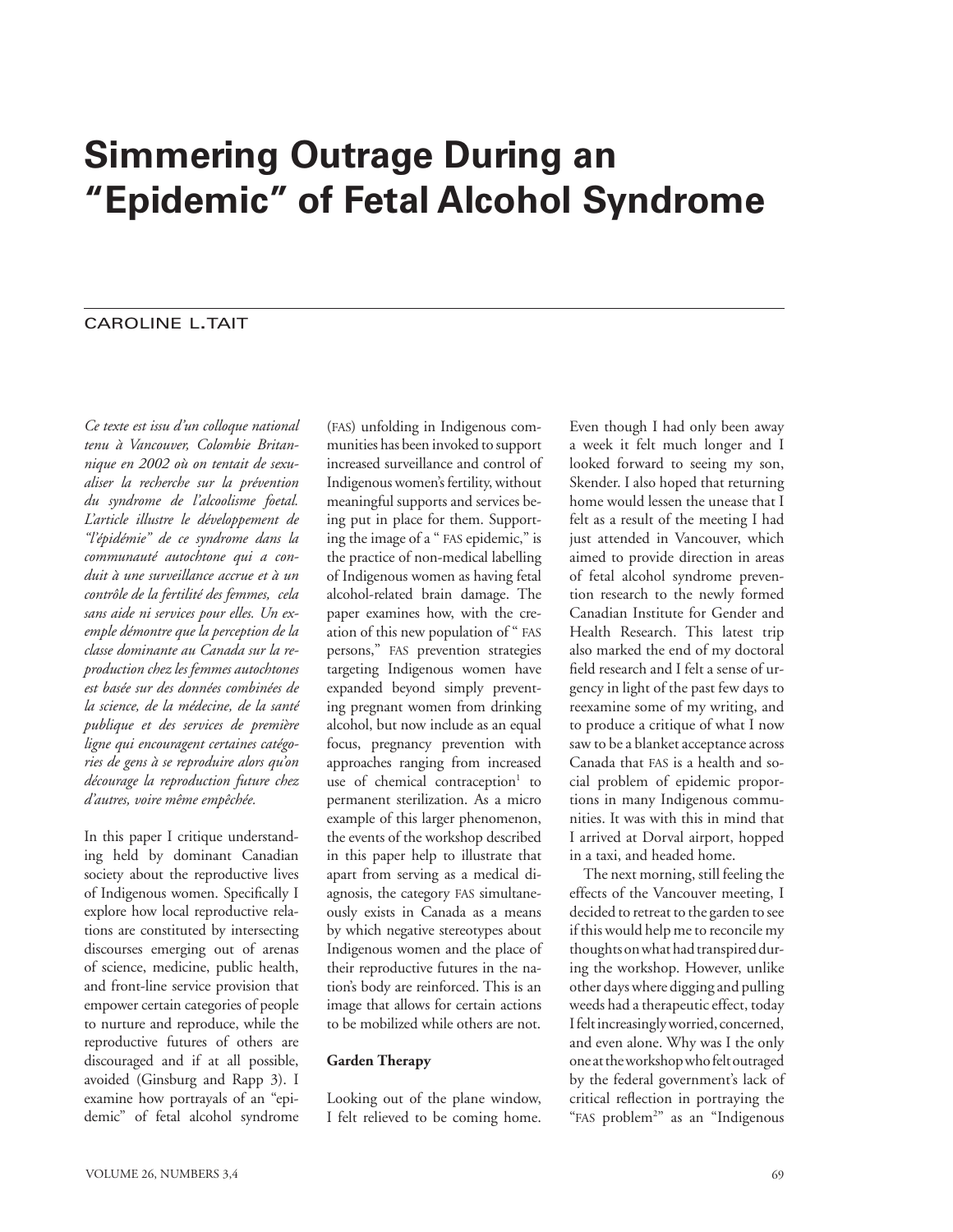problem," when very few individuals, Indigenous or not, have actually been assessed or diagnosed with the illness and so much uncertainty remains over the actual rates of effected individuals? Why was it that my apparent outrage was met, at best, with limited concern, and at worst, dismissed out of hand by other participants? How was I to interpret the silence of other participants whom I knew shared my concerns about the gaps and numerous methodological problems with the research literature on fas? Why did they not at least support my call for critical evaluation of government policy and programming, and for an examination of non-medical labelling by service providers of Indigenous mothers and their offspring as being alcohol-affected?3

As these questions occupied my thoughts, I could not help but think how fortunate it was that Lucille Bruce had attended the meeting. Lucille, a fellow Métis, and the only other Indigenous person present at the workshop, is someone I had met during my field research in Manitoba, and she had been sent to the workshop to represent the Canadian Women's Health Network.<sup>4</sup> My assumption was that Madeline Boscoe, the network's Executive Director, had specifically chosen Lucille because of her community activism and work with impoverished Indigenous women.

Reflecting back on the workshop, I admitted that Lucille's presence had made the experience more bearable as we worked together to push the group toward developing a critical perspective that challenged, rather than reinforced, entrenched stereotypes of Indigenous women and their children. Lucille drew upon her experiences working at a transition house for Indigenous women in Winnipeg, illustrating the barriers and gaps in programming that hinder these women to seek and comply with service demands. In turn, I put forward critiques of the current direction of fas research, prevention, and intervention services, pointing

toward racial and gender biases characteristic of these interrelated arenas of knowledge and practice. Thinking of Lucille's support, I reconsidered that maybe it had not been as bad as I first remembered. Maybe I was just feeling tired from the week of travelling and meetings. However, as I surveyed the garden for weeds, the feeling of outrage left from the meeting continued to simmer in my thoughts.

### **The Workshop**

The workshop, "FAS and Women's Health: Setting a Women-Centered Research Agenda," was organized by the British Columbia Centre of Excellence for Women's Health. My role was as a "discussion starter" for a session focusing on fas prevention among Indigenous women. As I sat in the garden, reflecting on the session, I was certain that the workshop organizers were less than satisfied with my decision to critique the negative stereotypes of Indigenous women that characterized fas research literature, including the ways these images have come to shape social service and public health responses. While I felt they recognized the logic of my presentation, I was also aware that a few of the participants identified me more as an "angry Indian" than a productive "discussion starter." This, however, was not the reason I was feeling such unease; I have known many "angry Indians" who, because of their anger and determination to hold their ground on important issues, have individually and collectively transformed Indigenous and non-Indigenous relations in Canada in productive and positive ways. Rather, the unshakeable unease that followed me to my garden was the overwhelming presence of the "white man's burden," which had hung like a thick cloud over the workshop.

In Canada, the companion of "the white man's burden" is the "Indian problem"—terminology that best

describes the ways in which federal and provincial governments have approached, in the past and the present, the socioeconomic, historical, and cultural/traditional realities of First Nations, Inuit, and Métis peoples. If looked at from a historical perspective, one could readily argue that Canadian governments, with support from the broader society, have ideologically framed Indigenous and non-Indigenous relations using the dichotomy that Indigenous peoples have problems, and the dominant society carries the burden of identifying, describing, and intervening in their lives in order to "fix" those problems.

A case in point is the residential school system, which theoretically was created to address the "burden" held by the colonialist government to "civilize," "Christianize," and "assimilate" Indigenous children. The government argued that the removal of Indigenous children from the care of their parents—or the supposed "immorality" of Indigenous traditions and cultures—was a proper method by which to indoctrinate them with European values and culture in order that they become productive members of society. Although stated much more subtly, the sentiments at the Vancouver workshop clearly indicated that "the white man's burden" and the "Indian problem" were central players in the twenty-first century's understanding of Indigenous persons. However, the "problem" here was not one of assimilation but of biological deficit whereby large numbers of Indigenous women believed to suffer from fetal alcohol-related brain damage give birth to "epidemic" numbers of similarly affected children. It was the "white man's burden" to come up with solutions in the form of research, interventions, and services to address this "preventable tragedy," and essentially save Indigenous peoples from themselves.

Approximately 25 people who work in fas prevention attended the workshop. The day started with a presentation by one of the organizers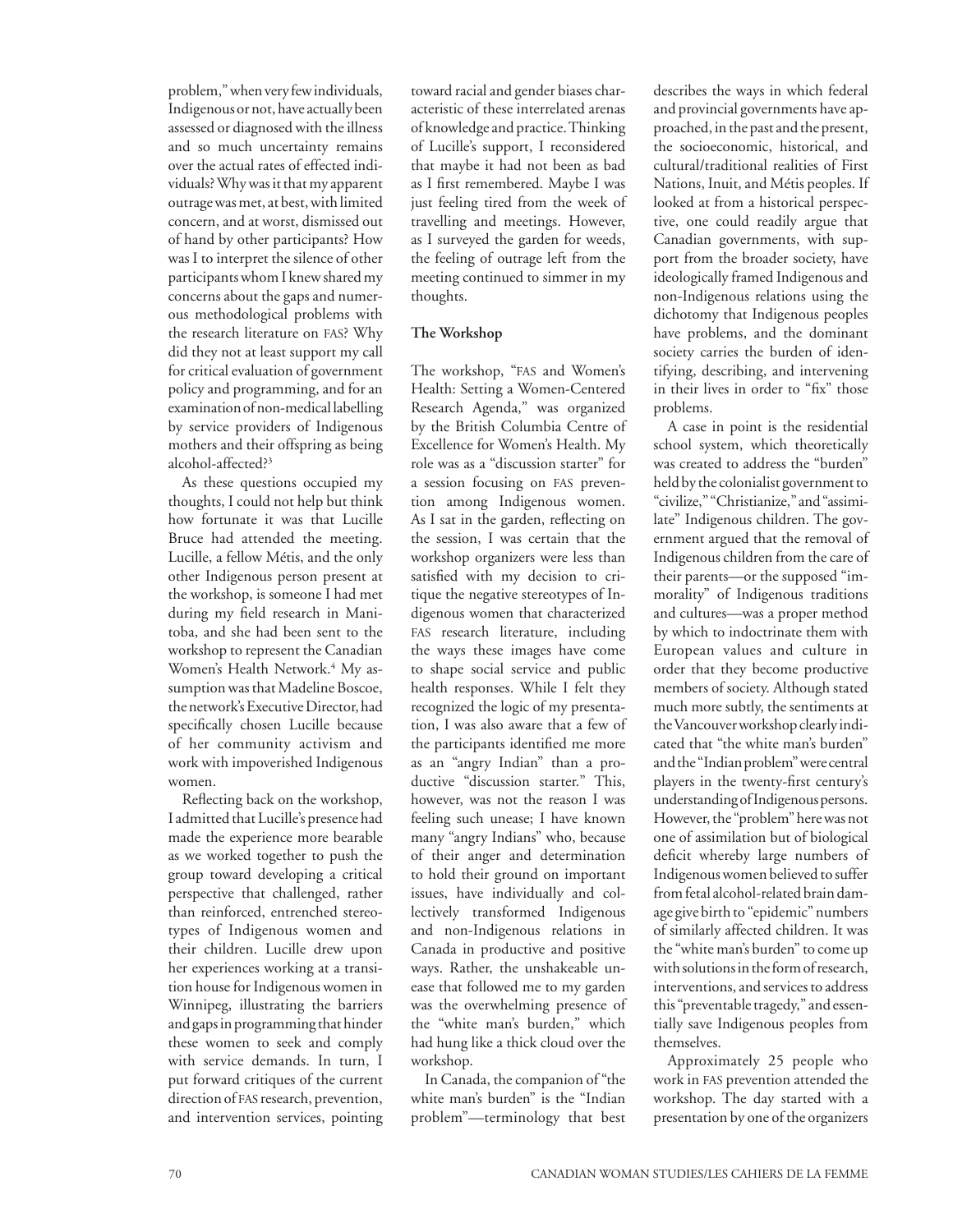who outlined the ways in which fas prevention research, interventions, and services overwhelmingly focus on the fetus. The goal of the workshop, she stated, was to shift away from what could be described as the "uterine tradition" by advancing a "womencentered approach," that addressed the mother and fetus as a single unit. By mid-morning, it seemed evident that the workshop would prove to be

they are ignorant of the public health message, on this particular occasion she used the example to illustrate that the women who give birth to children with fas are not similar, but different from her in important ways.

Based upon my knowledge of the research literature, I expected the difference she referred to would be to socioeconomic status, because risk factors associated with pov-

As the physician passionately lamented that years of work on fas had not made a significant difference to women and children, I became increasingly agitated by the unstated implications of her account. By suggesting that women who give birth to children with fas are themselves alcohol affected and that most are First Nations, she characterized the "problem" within a larger discourse of

**It was mainly a discussion about Indigenous women, and there appeared to be an uncritical perception by most that Indigenous women were not only at higher risk, but that they nearly constituted the entire risk group itself.**

productive and informative, and that the final outcome would be a positive contribution toward ensuring gendersensitive research on pregnancy and substance abuse.

My optimism, however, was shortlived as increasingly participants struggled with the shift in focus outlined by the organizers, and much of the discussion remained focused on risk to the developing fetus posed by substance abuse. When the discussion did turn to women at risk for having children with fas, it was mainly a discussion about Indigenous women, and there appeared to be an uncritical perception by most that Indigenous women were not only at higher risk, but that they nearly constituted the entire risk group itself. 5

A local Vancouver pediatrician known to be an expert in fas diagnosis was the first to make a direct link between risk, maternal fas, and Indigenous women. During an open discussion she described her own pregnancy several years ago and how, even though she was a medical graduate, she had unwittingly placed her unborn child at risk because she was unaware of the dangers of prenatal alcohol exposure. While in previous meetings, I had heard her make reference to her own pregnancy as a way to illustrate that *all* women are at risk if

erty—particularly food insecurities, vulnerability to violence, tobacco addiction, and lack of prenatal care—in conjunction with chronic alcohol abuse are known to impact negatively upon the physiological processes of pregnancy and fetal development (Abel). Much to my surprise, however, she stated that pregnant women who give birth to children with fas are most often women who themselves suffer from fetal alcohol brain damage and most in Canada are First Nations. While she did acknowledge poverty as a contributing factor, she emphasized that risk significantly increased because of the inability of this group of women to make "good lifestyle choices," evident, she stated, by the "common occurrence" among impoverished First Nations women of alcohol and drug abuse, and unprotected sex that fails to prevent either sexually transmitted diseases or pregnancy. I knew, however, from my research that few if any of the women the pediatrician referred to would be medically assessed for fas because of the associated costs of obtaining a diagnosis and the inherent ambiguity within the diagnostic criteria to determine if prenatal alcohol effects are present and if so, whether they are either a primary or secondary cause of "behavioural problems."

"intergenerational trauma," that has been adopted by Indigenous peoples to explain the negative health and social impacts of colonization. However, in doing so, she recast "intergenerational trauma" not as collective suffering that at an individual level manifests itself as psychological and emotional distress, but one grounded in biology, and specifically a cognitive deficit that exists beyond the bounds of Indigenous healing.

Important to note in this context is that generally researcher-identified "risk factors" for fas specific to Indigenous women and their children emphasize, rightly or wrongly, Indigenous ancestry, cultural practices, and collective history (Aase; Asante; Asante and Nelms-Matzke; Asante and Robinson; May). However, the pediatrician's claims effectively usurped these arguments by making the primary and overarching risk factor, widespread maternal fas. This shift in discourse further implied that, despite First Nations women being a very high-risk group, their Indigenous identity is relatively unimportant apart from helping to identifying them. This is an argument that reminded me of one made a few years earlier by a leading fas researcher, Anne Streissguth, who suggested that if the frequency of FAS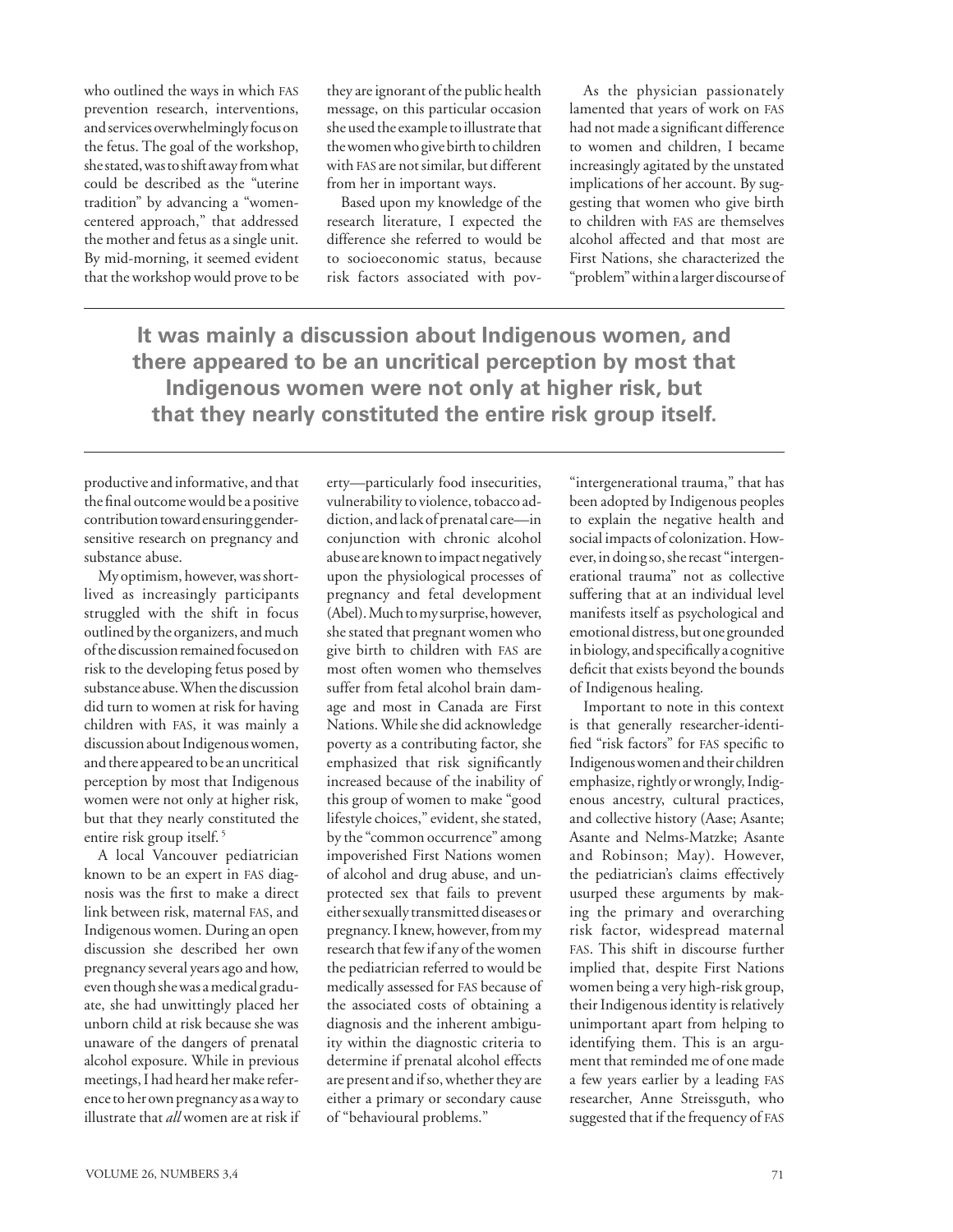is high enough, it becomes a "community catastrophe that threatens to wipe out any culture in just a few generations" (9). Consequently, the focus is no longer on "risk factors" present in Indigenous communities and neighbourhoods, but rather the argument contends that in certain local contexts, such as reserves or urban Indigenous ghettos, a culture of pathology has arisen, whereupon perceived widespread maternal fas places the next generation at risk of being similarly affected.

Following her remarks, the pediatrician announced that she would not be staying at the workshop because she had to teach a class on the effects of prenatal substance use to a group of medical students, among whom I knew there would be few, if any, Indigenous students. After she left I felt a growing unease, thinking about how she had interrupted and redefined our task and legitimized references to the "Indian problem" and the "white man's burden," which would spill into the second half of our meeting.

#### **The "Making" of an Epidemic of fas**

Agitation is often difficult to deal with in a setting where a certain amount of decorum is required if one is to be heard. However, as I listened to a presentation later that day by a front-line worker employed by a government-funded fas prevention program in the Burns Lake region of northern British Columbia*,* I found myself thinking that too much decorum was stifling in such an ill-conceived meeting. The presentation was described as "bringing a women-centered approach to broad publicly focused fas prevention strategies." In her introduction, she stated that Burns Lake<sup>6</sup> is located near several First Nation reserve communities and that even though the program targets all women, the large majority of women that her program serves are Indigenous.

The Burns Lake program provides

public health education on fas and from the presenter's account, it appears to bring a level of support and outreach services to women, their children, and the community that is generally welcomed by the people of Burns Lake, and, to a lesser degree by the surrounding reserves. The presenter began her talk by stating, "most of the moms [that the program provides services to] have had prenatal exposure to alcohol." She also referred at different times in her presentation to fas being a serious health problem in the area, suggesting to the workshop participants that government funding and focus on fas prevention and intervention services had hit its mark in the case of the Burns Lake area.

The Burns Lake *Healthier Babies, Brighter Futures* program was featured in a February 2001 report entitled *Fetal Alcohol Syndrome: A Call for Action in B.C.,* which was published by the Children's Commission of the B.C. Ministry for Children and Families. Under the subtitle "Innovation," the program in Burns Lake is described as a "successful prevention project" that "clearly shows that spending money on prevention and early intervention more than pays off" (24). Our presenter had written the feature piece on Burns Lake in the document, describing the program as follows:

The program has managed to connect with very hard-toreach families. Client profiles at intake show that 83 percent of women display FAS characteristics and behaviours. When the program began, 100 percent of the clients who came to the program were not on birth control, as it is difficult for people with fas to remember to take a daily pill (The Children's Commission  $25$ <sup>7</sup>

The report discusses the program's success in relation to increased birth control and pregnancy prevention, "healthier" pregnancies (abstinence or

decrease in maternal substance use), birth outcomes such as "healthy birth weights," and women maintaining custody of their children. Notably, the success of the program is not measured in terms of improved health and wellness of women (clients), and instead the emphasis on birth control and pregnancy prevention suggests that success is measured, at least partially, on making the alcohol abuse of "at-risk" women less visible. More simply stated, when the women are not pregnant, their substance use/ abuse and all of the problems associated with it lie outside of the range of "prevention" provided by this and other similar programs. Furthermore, increased use of contraception means that fewer babies will be born, which is perceived as a desirable "preventive" measure.

When I queried the presenter about how she knew that so many Indigenous women in the Burns Lake region had fas, and subsequently commented that I was unclear about the intentions of her claim that "most of the moms have had prenatal exposure to alcohol," she looked surprised. However, the surprise quickly shifted back to me when she announced that to the best of her knowledge, she knew of no medical diagnoses of fas or fae of the mothers and their offspring in the Burns Lake region. I was further surprised that the presenter was untroubled by this fact in relation to her earlier statements.

In my determination to fully understand her claims, I pressed her for information on how she and her colleagues determined that certain individuals had fas by asking, "was it their facial features, height or weight, or did they exhibit cognitive problems? If their lay diagnosis was not based upon assessment of physical and behavioural characteristics, how then did they know that prenatal alcohol exposure had a role to play in a woman's particular situation?" With this questioning, the presenter became defensive, arguing that high rates of fas were present because there was so much alcohol abuse within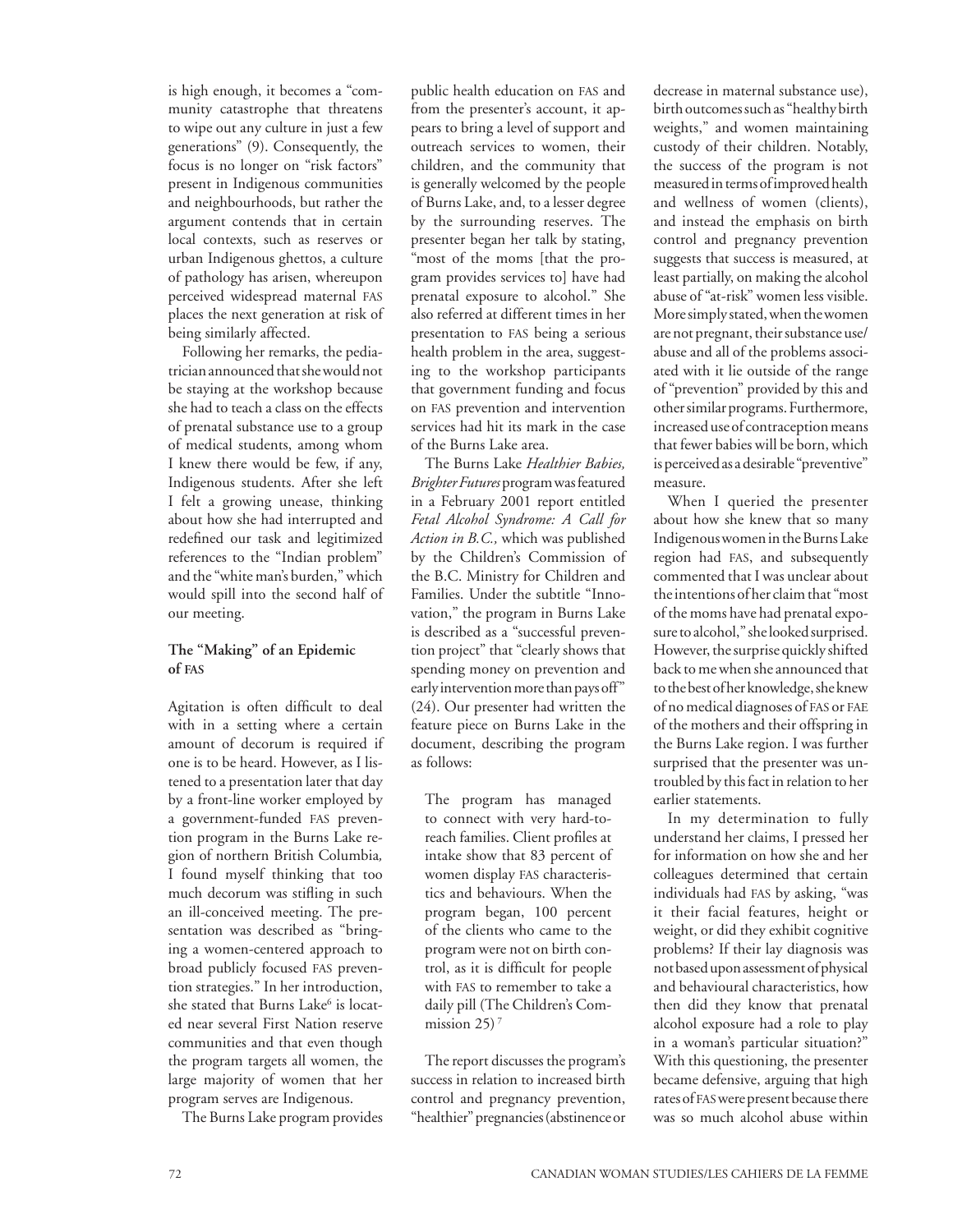Indigenous communities in the Burns Lake area. She added that neither her nor her colleagues labelled people based upon physical or behavioural characteristics because the problem of fas in the area was self-evident. As indicated in the written profile of the program, which provides percentages of fas characteristics and behaviours among the women (The Children's Commission 25), some form of ingiven Depo-Provera® also end up falling outside of the scope of many fas prevention programs and support services because they are not "at risk" of becoming pregnant.

My fieldwork experience suggests First Nations persons are most commonly labelled as having fas in the absence of a medical assessment. Generally, non-medical labelling involves an "assessment" based on of fas and the "typical" person with fas. Those who have attended training sessions about fas for community and front-line workers, report coming away with the impression that prevalence rates of fas/fae are very high, especially among Indigenous peoples. They also report that persons with fas/fae are easy to identify, and some felt that after their training they were able to identify at least some

**In my determination to fully understand her claims, I pressed her for information on how she and her colleagues determined that certain individuals had fas by asking, "was it their facial features, height or weight, or did they exhibit cognitive problems?**

take screening does occur. However, given the presenter's response to my questioning, it is unclear how formalized and organized this process is.

The presenter's over-emphasis on maternal fas being a causal factor of her clients' behaviour is even more troublesome when considered in relation to her claim that it is "difficult for people with fas to remember to take a daily pill" (The Children's Commission 25). During my field research, I found that physicians and community clinics that have high concentrations of First Nations or Métis clients commonly prescribe contraception such as DepoProvera®,<sup>8</sup> sometimes to girls as young as 13 years of age, under the auspices that this contributes to the prevention of pregnancy *and* fas. According to some outreach and social workers, DepoProvera® eliminates the need for women and girls to remember to take a pill every day or to negotiate condom use with male partners (Tait 14-15). However, public health nurses that I interviewed pointed out that DepoProvera<sup>®</sup> is not designed for adolescent girls whose bodies are still developing, nor does it address the negative health and wellness consequences of alcohol addiction/abuse or the problem of sexually-transmitted diseases. Women and girls who are

the opinion of one or more persons, and involves consideration of the person's body, specifically their facial characteristics, possibly consideration of their height and weight, and an "assessment" of their intelligence, cognitive abilities, and behaviour. For example, perceived memory problems of clients are interpreted as symptomatic of fas. However, as revealed by the Burns Lake presenter's statement about birth control pills and fas, certain actions, or in this case non-actions (not taking birth control pills), may be interpreted as pathology (poor memory) resulting from prenatal alcohol exposure, regardless of whether or not the person reports having experienced such a memory problem. The question remains as to whether or not the client population of the Burns Lake program may refrain from using birth control pills for a whole range of reasons other than poor memory, such as an exercise of personal choice, a desire to become pregnant, cultural beliefs about contraception, or concerns about health risks and side effects of different forms of contraception.

In training sessions for community workers in prevention and intervention programs, the information given to trainees is often over-simplified, offering only a basic understanding persons with fas/fae. Trainees also perceived themselves as having a core understanding of the "typical" person with fas, including a perception about the " fas behavioural profile." In this stereotypical profile, persons with fas generally are described as being unable to distinguish between right and wrong, as having no clear understanding of the consequences that can result from their actions, trouble following instructions and rules, and poor short and long-term memory. They are also believed to be hyperactive, gullible, and easily victimized.

In Canada, medical assessment for fas involves long waiting lists, and expensive and lengthy travel arrangements for people living in rural settings. It is also difficult to diagnose adolescents and adults, and diagnosis, if it occurs at all, commonly occurs in childhood years; therefore, front-line workers commonly employ non-medical labelling or "screening<sup>9"</sup> to identify adults they believe have fas. Furthermore, despite scientific evidence to the contrary, the public health message claims that all levels of alcohol exposure are dangerous to the developing fetus, which suggests high prevalence rates of fas/fae exist despite a lack of medical confirmation. In the example of the Burns Lake pro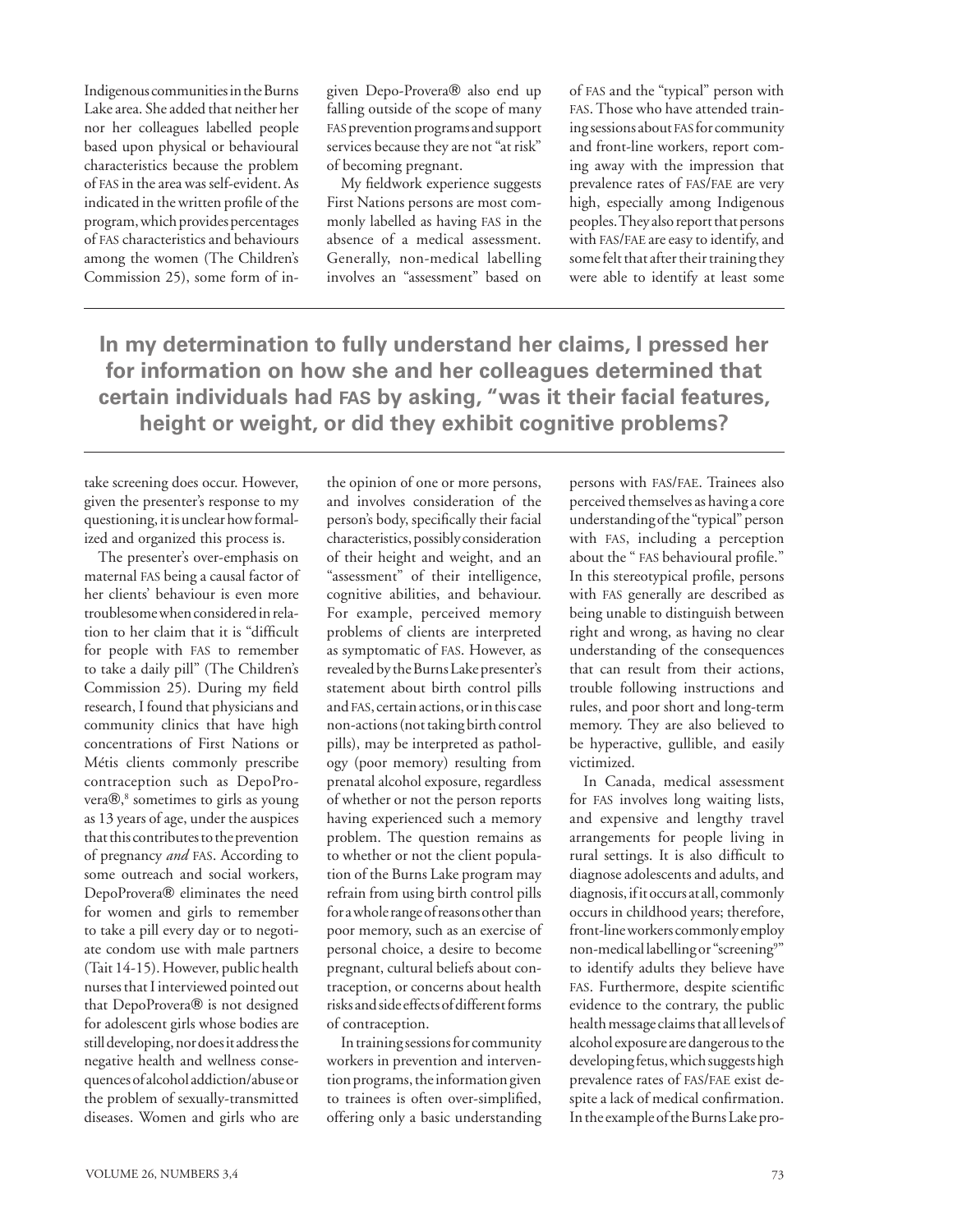gram, assumed elevated prevalence rates of fas are determined by some form of client in-take "screening," and the program's activities are then provided based upon this process.

Returning to the presenter's response to my questioning the identification of persons with fas, she suggested that "seeing" fas is simply a matter of "seeing," or at least perceiving, widespread alcohol use.10 including sterilization, because they and others perceive of them as being ill-equipped to parent a child.

Important to the representation developed by the presenter is the identification of the Indigenous population of Burns Lake region as a "population in crisis," an image that was further reinforced during the workshop by the Chief of Pediatrics from the Prince George Regional

their children, with a perceived widespread epidemic of fas and addiction. I was equally concerned that hardly any of the workshop participants were trained as researchers and that few appeared to have a solid knowledge base of the research literature on fas, despite the meeting's intention to influence the direction of gender-based research in this area.

Over dinner that evening Lucille

**The assertion reinforced an image of Indigenous communities existing in a perpetual state of chaos with adults being drunkards and sexual predators, and parents—in this case mothers—affected by alcohol-related pathology.** 

Her response also suggested that she is "seeing" particular cohorts of First Nations and Métis people with fas, as indicated in her statement that "most of the moms have had prenatal exposure to alcohol." This claim reinforces an image of an "epidemic" as it implies that Indigenous women with fas intergenerationally compound the "fas problem" by giving birth to similarly affected children.

The presenter's response further indicates that community workers are conditioned by their training to consider most women who attend their programs to have fas/fae, particularly if they are Indigenous. Because of this, one can speculate that these women are generally treated as having a chronic brain dysfunction, which could be used to justify actions such as increased social service surveillance, apprehension of their children, and pressure not to have children. In concert, the women themselves may adopt some form of identity associated with fas that will influence their self-perception both positively and negatively, including the ways in which they engage in, and are perceived by the communities in which they live. This can lead to women, particularly those struggling with substance abuse, to more readily comply with contraceptive options,

Hospital. She stated that many contemporary Indigenous communities in northern British Columbia experience a 100 percent rate of childhood sexual abuse, which clearly indicates the level of dysfunction present in these communities. While she gave no evidence to support her claim, the assertion reinforced an image of Indigenous communities existing in a perpetual state of chaos with adults being drunkards and sexual predators, parents—in this case mothers—affected by alcohol-related pathology rendering them incapable of caring for their children or for themselves, and thus, epidemic numbers of children with fas being victimized and neglected. Once again, Streissguth's image of the culture-less society of pathology emerged in our discussions, as the physician explained to the workshop participants how hard it was for her as a medical doctor to watch Indigenous children growing up in such circumstances. She stated that it was difficult for her to focus on the needs of the mothers when the damage they were causing to the children was so obvious and preventable.

By the end of the day I was significantly concerned with the pervasive association of Indigenous peoples, particularly First Nations women and

Bruce and I discussed some of the implications of the day's discussion. We were both disturbed by the negative representation of Indigenous mothers and their children, especially in the Burns Lake region. Of equal concern was the workshop participants' inability to stay focused on women, such that time and time again the discussion shifted toward "protection" of the fetus. A further concern was the lack of attention paid to the inadequacies that exist in substance abuse treatment services for women, which in most regions of the country have only been modified slightly despite thirty years of knowledge about the dangers of prenatal alcohol exposure and the negative impact substance abuse has on women's health in general.

#### **Retrospective Garden Thoughts**

In my spring garden, I concluded that the Vancouver workshop reflected much of what my field research had already illustrated about the knowledge production and practices associated with the diagnostic category fas. 11 However, an important question to ask is whether representation of Indigenous front-line workers and leaders at the workshop would have resulted in increased support for my concerns. My research indi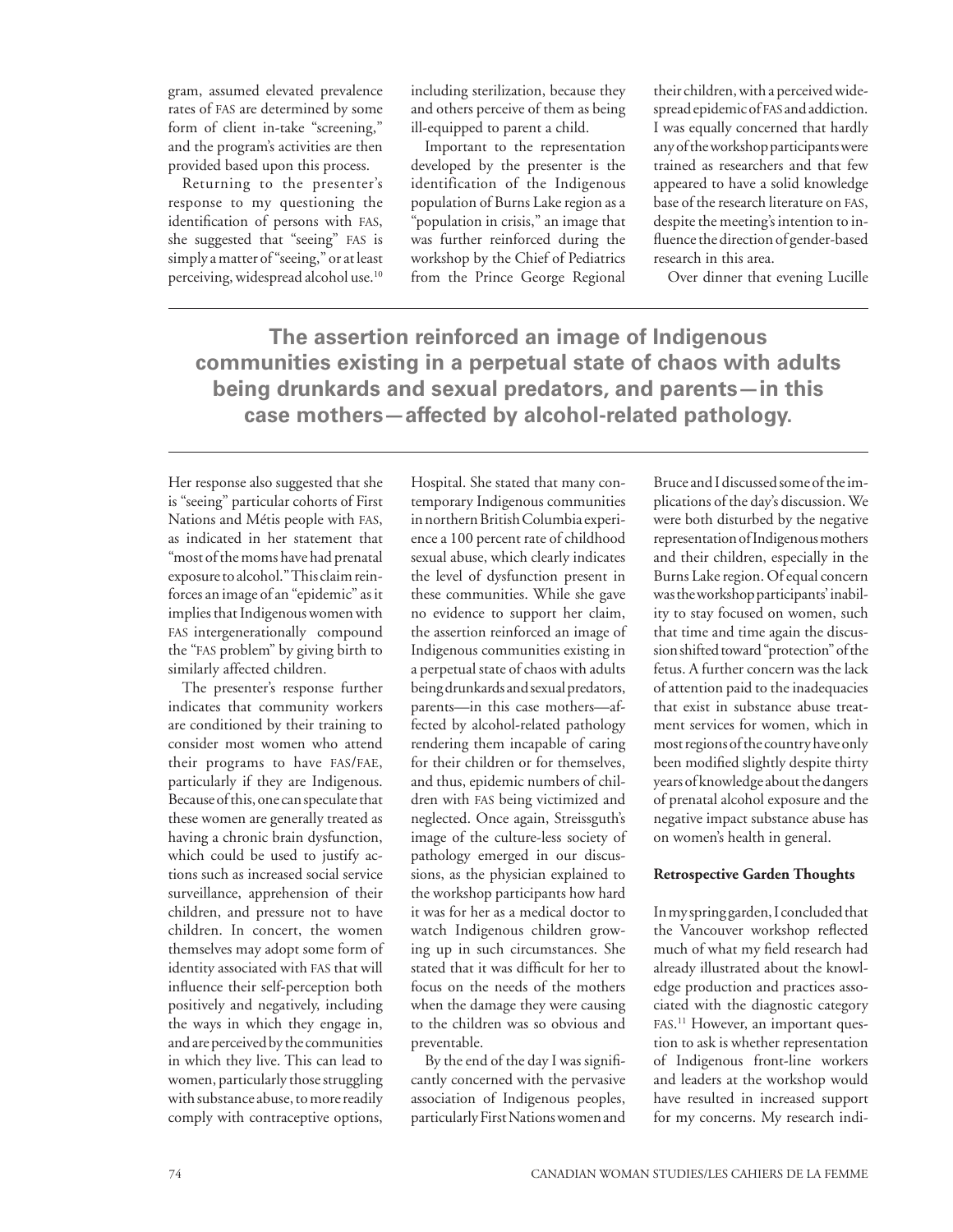cates that while Indigenous groups are generally concerned about the difficulties involved in obtaining diagnostic assessments, they have only limited interest in whether the scope of the "fas problem" in their communities is being overstated by the federal and provincial governments. This I interpret as reflecting less the acceptance of an "epidemic" of fas in their communities and more a pragmatic response to the pressures brought on by chronic under-resourcing of local and regional health care services. If a label such as fas results in extra funding being provided to overburdened health and social services than it is unlikely that community leaders will argue against the label attached to those added resources.

Elevated fertility rates among Indigenous populations imply to many Canadians that the "Indian problem" will increase exponentially if solutions are not found. The added dimension of a serious illness such as fas further fuels this sense of urgency, particularly when maternal FAS is perceived to be a widespread problem. As illustrated by the workshop discussions, the response to alcohol and pregnancy in Canada has resulted in increased surveillance by medical, public health, and social service agencies of the bodies and behaviours of Indigenous women, particularly during childbearing years. This has, as argued in this paper, reinvigorated enduring government strategies that historically have sought to stigmatize and control the future of Indigenous reproduction, parenting, and family life, while offering limited meaningful supports for impoverished Indigenous women and their children.

*Caroline L. Tait is Métis from Mac-Dowall, Saskatchewan, Canada. She received her Ph.D. from the Departments of Anthropology and Social Studies of Medicine at McGill University, Montreal, in 2003. Caroline has a Bachelor of Arts degree from McGill University in anthropology and a Master's of Arts degree in medi-*

*cal anthropology from the University of California at Berkeley. During the 1995-1996 academic year, Caroline was a Fulbright Scholar and Visiting Fellow at Harvard University, Cambridge, Massachusetts, in the Departments of Anthropology and Social Medicine. Caroline is the past coordinator of the National Network for Aboriginal Mental Health Research funded by the Canadian Institute for Aboriginal Peoples Health Research and completed a postdoctoral fellowship in the Division of Social and Transcultural Psychiatry, Department of Psychiatry, McGill University, in May 2004. She is past Vice-chair of the Aboriginal Women's Health and Healing Research Group, a national group of Aboriginal women who are funded by the Women's Health Bureau, Health Canada. In May 2004 she joined the Indigenous Peoples' Health Research Centre and the Department of Women's and Gender Studies, University of Saskatchewan, as an Assistant Professor. Caroline's research spans across North America, contrasting the Canadian and American public health responses to substance abuse by pregnant women. Her doctoral dissertation is entitled, "The Tip of the Iceberg": The "Making" of Fetal Alcohol Syndrome in Canada. Caroline is also the author of A Study of the Service Needs of Pregnant Addicted Women in Manitoba, and Fetal Alcohol Syndrome Among Canadian Aboriginal Peoples: Review and Analysis of the Intergenerational Links to Residential Schools, commissioned by the Aboriginal Healing Foundation.* 

1 Chemical contraception includes, for example, Depo Provera<sup>®</sup> and Norplant.

2 The workshop organizers announced that for the purposes of the workshop the use of the term fas would refer to both fas, fetal alcohol effects (fae) and other alcohol related birth defects.

3 This chapter was written immediately after returning from the workshop. In later conversations with other workshop participants they expressed similar concerns, but said they were afraid or reluctant for various reasons to express them at the workshop.

4 In an e-mail to the organizing committee later that week, I expressed my concern about the lack of Indigenous representation at the meeting. I was told that two participants who were First Nations had been invited but declined to attend the meeting. The organizers were unsure as to why these individuals had decided to decline the invitation.

5 Some of the participants in the workshop did not contribute to the discussion during the two-day workshop except to submit written suggestions at the end of the workshop to the organizers. It is unclear why they did not verbalize their opinions, as there was sufficient opportunity for them to do so. Therefore, it is unclear if their silence meant that they concurred with the identification of Aboriginal women as basically defining the risk group. 6 Approximately 40 per cent of the total population of 6,000 living in Burns Lake are Indigenous. Several First Nation reserve communities are located nearby.

7 The exact number of women in the program is not given in the publication.

<sup>8</sup>A prescription of DepoProvera® lasts for three months and is given to women through injection.

9 Presently fas screening tools for adults are limited and are likely to produce high rates of false positives. This is specifically the case for Indigenous groups where the facial features may show up naturally in the population apart from maternal alcohol exposure (Abel) and behavioral characteristics may result from socio-environmental factors that impact negatively on the person. In other cases, screening occurs as a result of local in-take tools being developed by front-line workers.

10Known or perceived in-utero alcohol exposure is sometimes enough for a person to be labeled as having